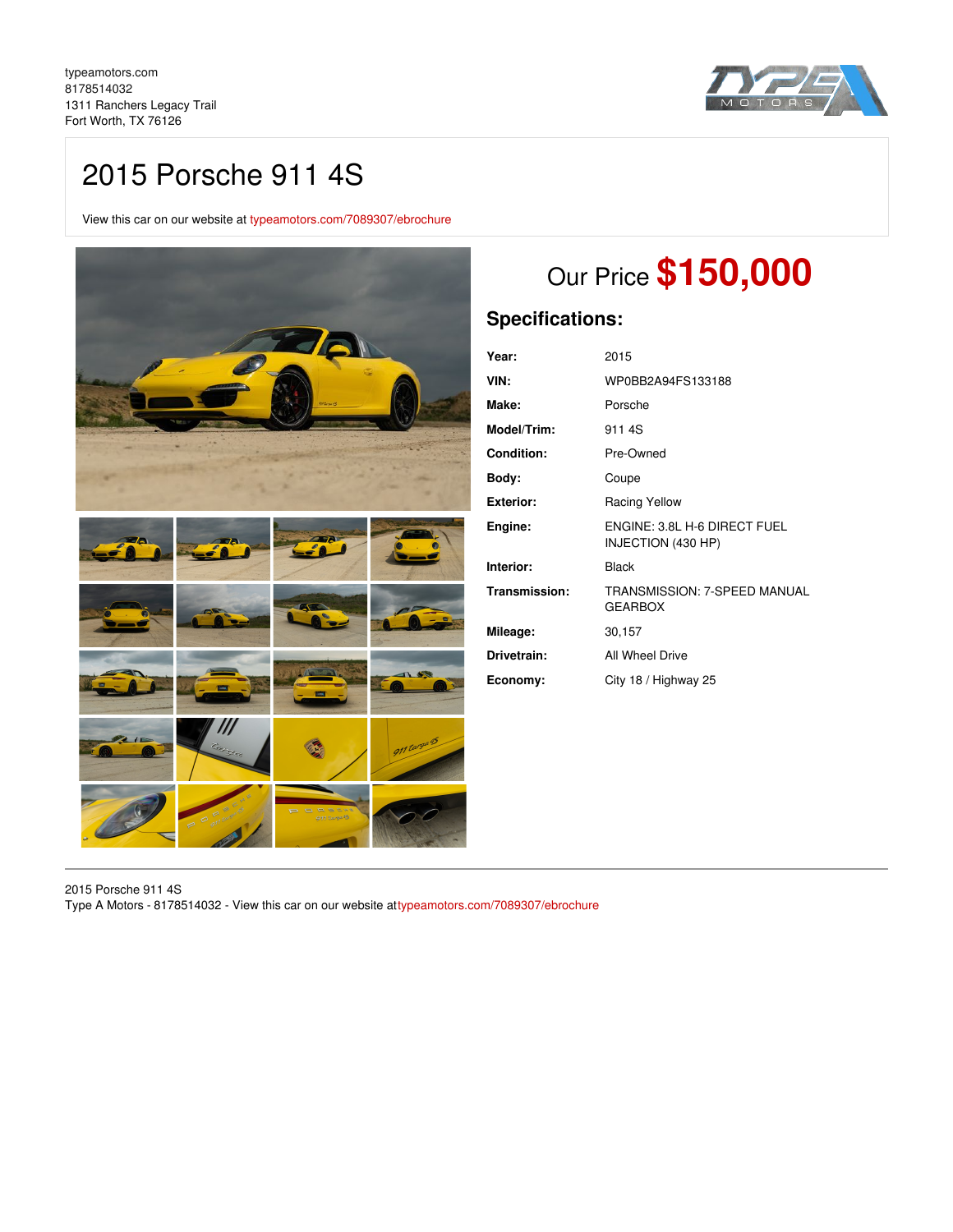

2015 Porsche 911 4S Type A Motors - 8178514032 - View this car on our website a[ttypeamotors.com/7089307/ebrochure](https://typeamotors.com/vehicle/7089307/2015-porsche-911-4s-fort-worth-tx-76126/7089307/ebrochure)

## **Installed Options**

### **Interior**

- 3 12V DC Power Outlets
- 50-50 Folding Bucket Front Facing Fold Forward Seatback Leather Rear Seat
- Air Filtration- Analog Appearance- Cargo Features -inc: Spare Tire Mobility Kit
- Cargo Space Lights- Carpet Floor Trim- Cruise Control- Day-Night Rearview Mirror
- Delayed Accessory Power- Driver And Passenger Door Bins
- Driver And Passenger Visor Vanity Mirrors w/Driver And Passenger Illumination
- Driver Foot Rest- Driver Seat- Dual Zone Front Automatic Air Conditioning
- Engine Immobilizer- FOB Controls -inc: Cargo Access and Windows
- Fade-To-Off Interior Lighting- Front Center Armrest- Front Cupholder- Front Map Lights - Front Partial Leather Seat Trim
- Full Carpet Floor Covering -inc: Carpet Front And Rear Floor Mats Full Cloth Headliner
- Full Floor Console w/Covered Storage, Mini Overhead Console, Rear Console w/Storage and 3 12V DC Power Outlets
- Gauges -inc: Speedometer, Odometer, Oil Pressure, Engine Coolant Temp, Tachometer, Oil Level, Oil Temperature, Trip Odometer and Trip Computer
- HomeLink Garage Door Transmitter- Illuminated Locking Glove Box
- Integrated Navigation System
- Interior Trim -inc: Metal-Look Instrument Panel Insert, Metal-Look Door Panel Insert, Metal-Look Console Insert and Metal-Look Interior Accents
- Leather Door Trim Insert- Leather Steering Wheel
- Leather/Metal-Look Gear Shifter Material- Manual Tilt/Telescoping Steering Column
- Outside Temp Gauge- Passenger Seat- Perimeter Alarm
- Power 1st Row Windows w/Driver And Passenger 1-Touch Up/Down
- Power Door Locks w/Autolock Feature- Power Fuel Flap Locking Type
- Redundant Digital Speedometer
- Remote Keyless Entry w/Integrated Key Transmitter, 2 Door Curb/Courtesy, Illuminated Entry and Illuminated Ignition Switch
- Remote Releases -Inc: Power Cargo Access
- Sport Seats w/ Electric Backrest -inc: height adjustment, manual fore/aft lengthwise adjustment and extended head restraints integrated into the front seats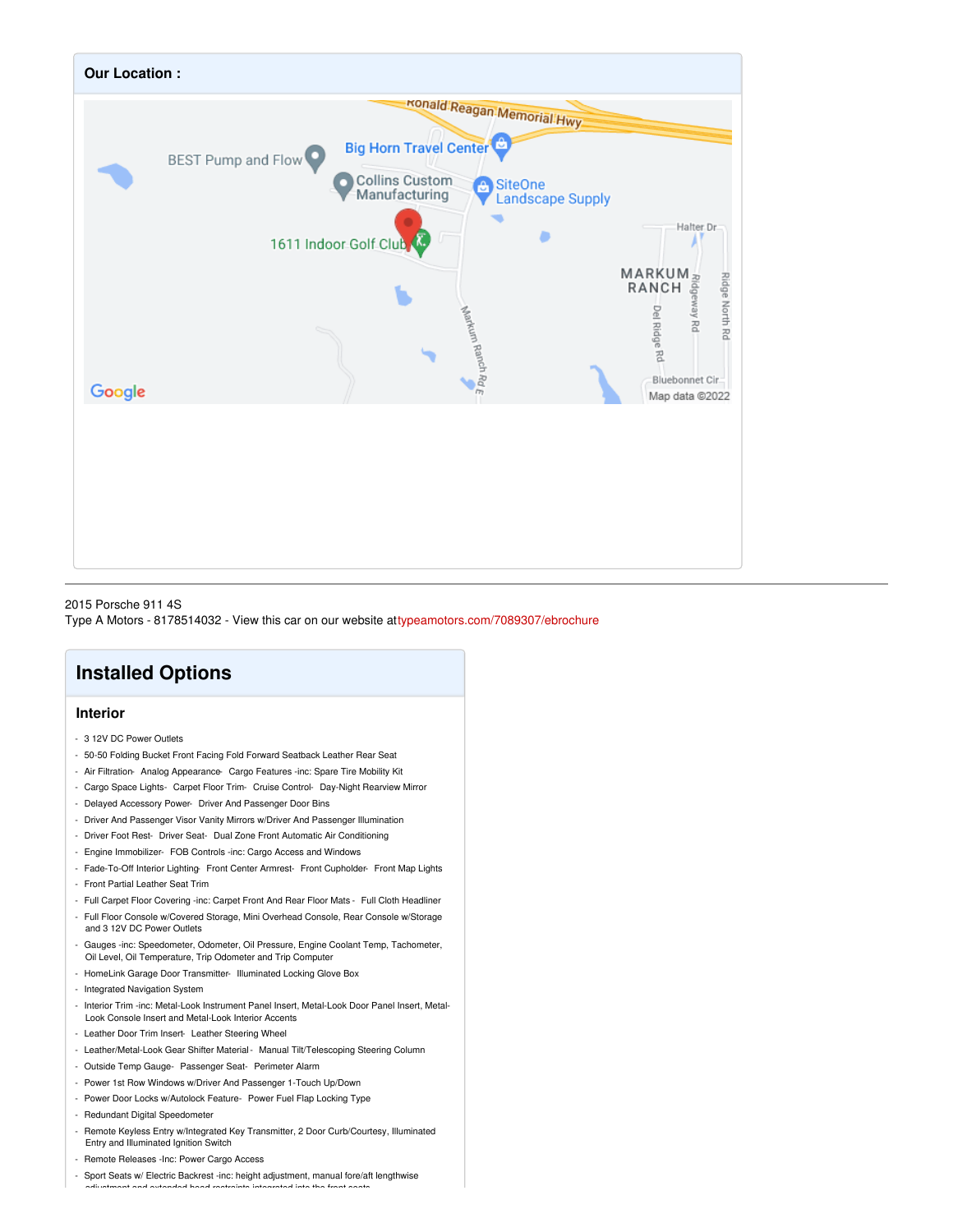adjustment and extended head restraints integrated into the front seats

- Trip Computer- Valet Function

#### **Exterior**

- Black Side Windows Trim and Black Rear Window Trim Body-Colored Door Handles
- Body-Colored Front Bumper- Body-Colored Power Heated Side Mirrors w/Manual Folding
- Body-Colored Rear Bumper- Clearcoat Paint-Fixed Rear Window w/Defroster
- Galvanized Steel/Aluminum Panels- LED Brakelights- Light Tinted Glass
- Perimeter/Approach Lights

- Power Convertible Top w/Lining, Glass Rear Window, Fixed Roll-Over Protection and Manual Wind Blocker

- Power Spoiler
- Projector Beam High Intensity Low/High Beam Daytime Running Auto-Leveling Headlamps w/Washer and Delay-Off
- Rain Detecting Variable Intermittent Wipers w/Heated Jets Rear Fog Lamps
- Spare Tire Mobility Kit- Tires: P245/35ZR20 Fr & P305/30ZR20 Rr
- Wheels w/Silver Accents w/Locks- Wheels: 20" Carrera S

#### **Safety**

- 3 12V DC Power Outlets
- 50-50 Folding Bucket Front Facing Fold Forward Seatback Leather Rear Seat
- Air Filtration- Analog Appearance- Cargo Features -inc: Spare Tire Mobility Kit
- Cargo Space Lights- Carpet Floor Trim- Cruise Control- Day-Night Rearview Mirror
- Delayed Accessory Power- Driver And Passenger Door Bins
- Driver And Passenger Visor Vanity Mirrors w/Driver And Passenger Illumination
- Driver Foot Rest- Driver Seat- Dual Zone Front Automatic Air Conditioning
- Engine Immobilizer- FOB Controls -inc: Cargo Access and Windows
- Fade-To-Off Interior Lighting- Front Center Armrest- Front Cupholder- Front Map Lights
- Front Partial Leather Seat Trim
- Full Carpet Floor Covering -inc: Carpet Front And Rear Floor Mats Full Cloth Headliner
- Full Floor Console w/Covered Storage, Mini Overhead Console, Rear Console w/Storage and 3 12V DC Power Outlets
- Gauges -inc: Speedometer, Odometer, Oil Pressure, Engine Coolant Temp, Tachometer, Oil Level, Oil Temperature, Trip Odometer and Trip Computer
- HomeLink Garage Door Transmitter- Illuminated Locking Glove Box
- Integrated Navigation System
- Interior Trim -inc: Metal-Look Instrument Panel Insert, Metal-Look Door Panel Insert, Metal-Look Console Insert and Metal-Look Interior Accents
- Leather Door Trim Insert- Leather Steering Wheel
- Leather/Metal-Look Gear Shifter Material- Manual Tilt/Telescoping Steering Column
- Outside Temp Gauge- Passenger Seat- Perimeter Alarm
- Power 1st Row Windows w/Driver And Passenger 1-Touch Up/Down
- Power Door Locks w/Autolock Feature- Power Fuel Flap Locking Type
- Redundant Digital Speedometer
- Remote Keyless Entry w/Integrated Key Transmitter, 2 Door Curb/Courtesy, Illuminated Entry and Illuminated Ignition Switch
- Remote Releases -Inc: Power Cargo Access
- Sport Seats w/ Electric Backrest -inc: height adjustment, manual fore/aft lengthwise adjustment and extended head restraints integrated into the front seats
- Trip Computer- Valet Function

### **Mechanical**

- 175 Amp Alternator- 18 Gal. Fuel Tank- 3.44 Axle Ratio
- 4-Wheel Disc Brakes w/4-Wheel ABS, Front And Rear Vented Discs, Brake Assist, Hill Hold Control and Electric Parking Brake
- 70-Amp/Hr 450CCA Maintenance-Free Battery w/Run Down Protection
- Automatic w/Driver Control Ride Control Adaptive Suspension
- Dual Stainless Steel Exhaust w/Polished Tailpipe Finisher
- Electric Power-Assist Speed-Sensing Steering
- Electro-Mechanical Limited Slip Differential- Engine Auto Stop-Start Feature
- Engine Oil Cooler- Engine: 3.8L H-6 Direct Fuel Injection (400 HP)
- Front And Rear Anti-Roll Bars- Full-Time All-Wheel- Gas-Pressurized Shock Absorbers
- Multi-Link Rear Suspension w/Coil Springs- Strut Front Suspension w/Coil Springs
- Transmission w/Oil Cooler- Transmission: 7-Speed Manual Gearbox

## **Option Packages**

**Factory Installed Packages**

-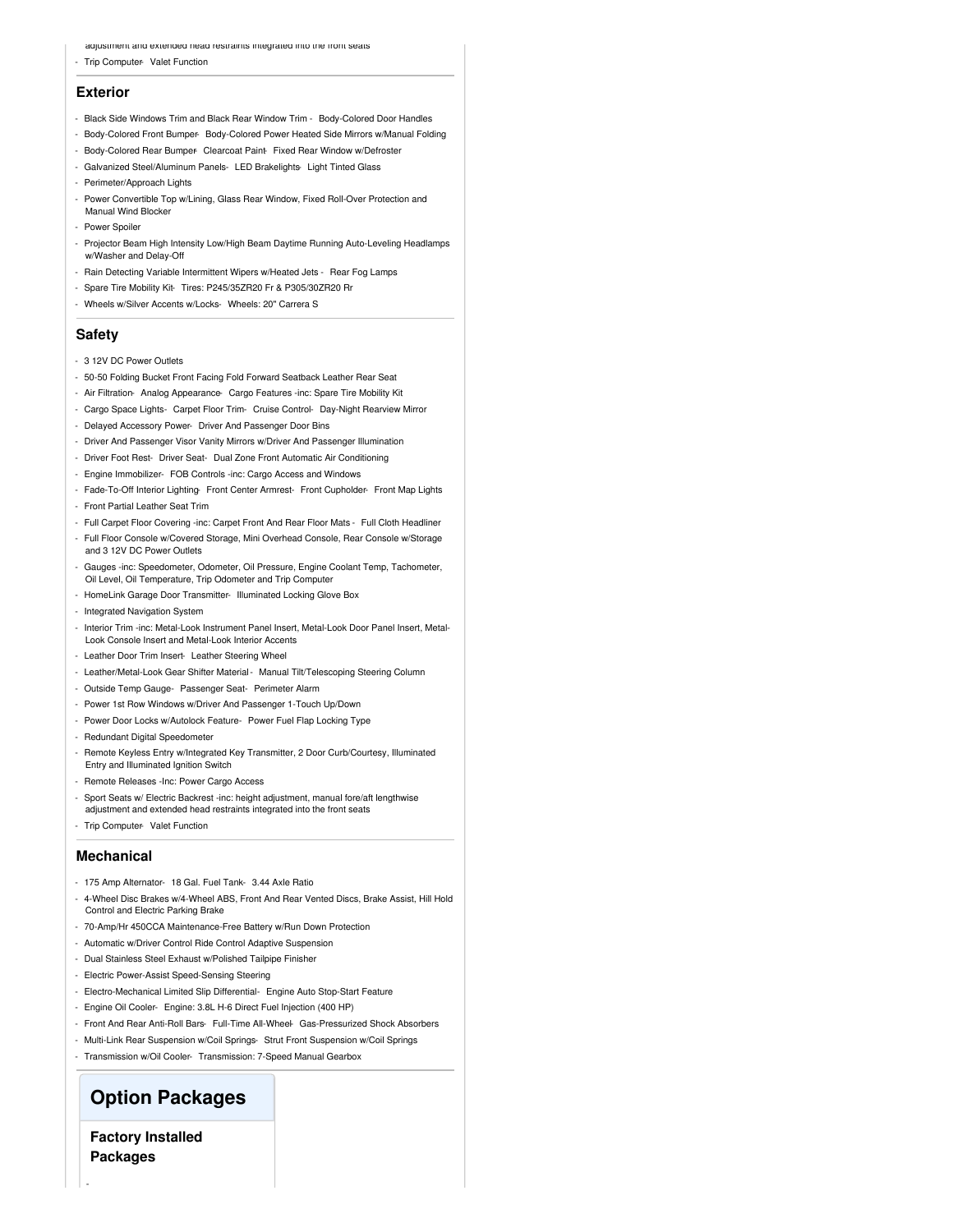| ENGINE: 3.8L H-6 DIRECT FUEL<br>INJECTION (430 HP)                                                                                                                                                                                                                          |         |
|-----------------------------------------------------------------------------------------------------------------------------------------------------------------------------------------------------------------------------------------------------------------------------|---------|
| TRANSMISSION: 7-SPEED MANUAL<br><b>GEARBOX</b>                                                                                                                                                                                                                              |         |
| 6 DISC CD/DVD AUTOCHANGER<br>\$750                                                                                                                                                                                                                                          |         |
| BI-XENON HEADLIGHTS IN BLACK<br><b>W/PDLS</b>                                                                                                                                                                                                                               |         |
|                                                                                                                                                                                                                                                                             | \$1,515 |
| BI-XENON LIGHTING SYSTEM W/PDLS                                                                                                                                                                                                                                             | \$770   |
| <b>BOSE AUDIO PACKAGE</b><br>-inc: Online Services, SAT-                                                                                                                                                                                                                    | \$2,120 |
| Receiver XM (SDARS) w/High-<br>Definition-Radio, Bose<br>Surround Sound System,                                                                                                                                                                                             |         |
| BRUSHED ALUMINUM CENTER<br><b>CONSOLE TRIM</b>                                                                                                                                                                                                                              | \$300   |
|                                                                                                                                                                                                                                                                             |         |
| BRUSHED ALUMINUM INTERIOR<br>PACKAGE (EEM)<br>-inc: Brushed Aluminum<br>Dashboard Trim, Brushed<br>Aluminum Gear Lever                                                                                                                                                      | \$840   |
| DOOR ENTRY GUARDS IN STAINLESS<br><b>STEEL</b>                                                                                                                                                                                                                              |         |
|                                                                                                                                                                                                                                                                             | \$375   |
| ELECTRIC FOLDING EXTERIOR<br><b>MIRRORS</b>                                                                                                                                                                                                                                 |         |
|                                                                                                                                                                                                                                                                             | \$320   |
| <b>FRONT &amp; REAR PARKASSIST</b><br><b>W/REVERSING CAMERA</b><br>-inc: a color camera image<br>w/superimposed dynamic<br>guidelines on the Porsche<br>Communication Management<br>(PCM) screen to facilitate<br>controlled and precise reverse<br>parking and maneuvering | \$1,035 |
| HEATED STEERING WHEEL<br>\$270                                                                                                                                                                                                                                              |         |
| INSTRUMENT DIALS IN RACING<br><b>YELLOW</b>                                                                                                                                                                                                                                 | \$860   |
|                                                                                                                                                                                                                                                                             |         |
| LEATHER MULTIFUNCTION STEERING<br>WHEEL                                                                                                                                                                                                                                     | \$615   |
|                                                                                                                                                                                                                                                                             |         |

MODEL DESIGNATION ON DOORS IN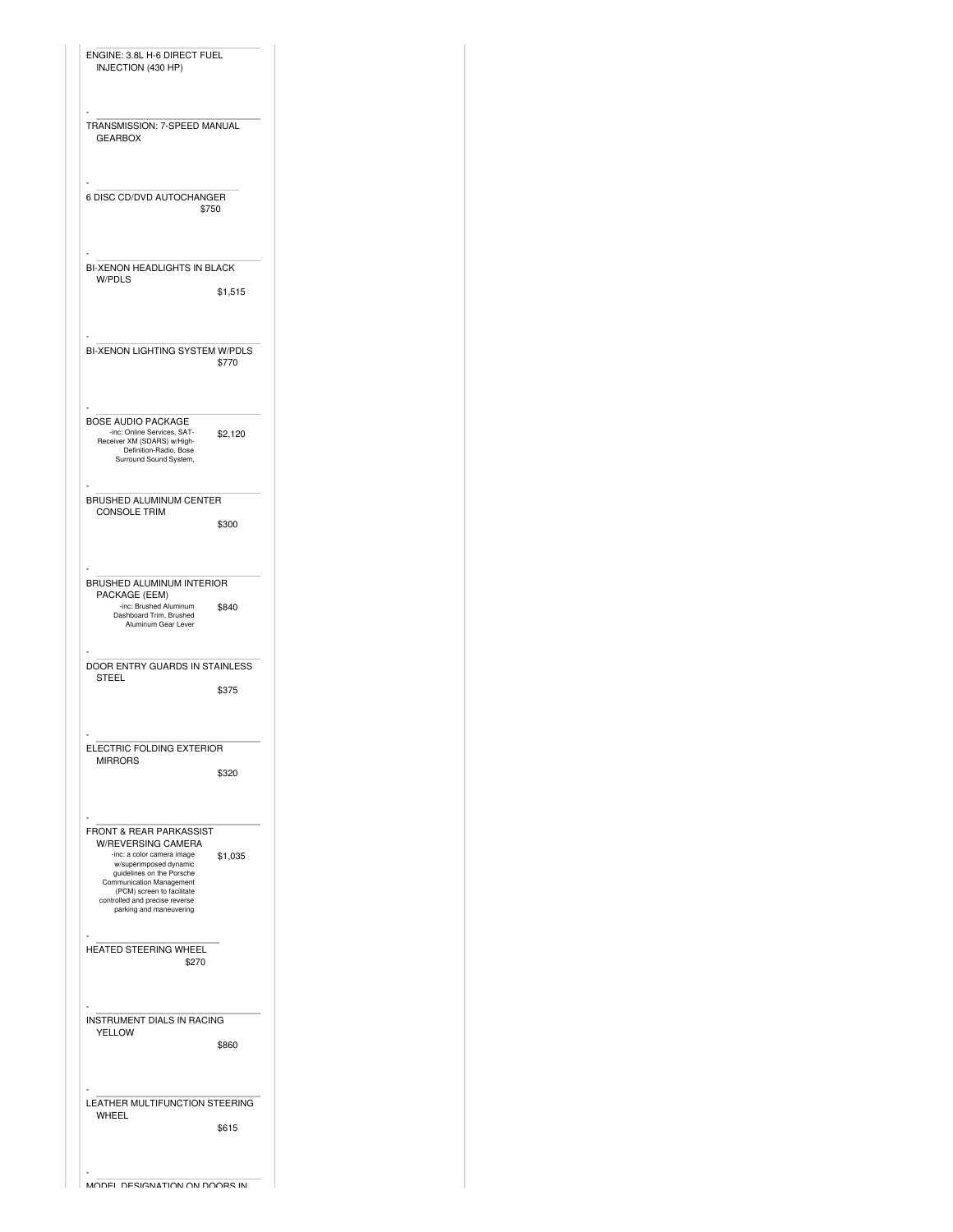| וווסטער איז איוועוואראנט ווא                                                                                                                                                          |
|---------------------------------------------------------------------------------------------------------------------------------------------------------------------------------------|
| <b>BLACK</b><br>\$300                                                                                                                                                                 |
| PASSENGER FOOTWELL LUGGAGE<br><b>NET</b>                                                                                                                                              |
| POWER STEERING PLUS<br>\$270                                                                                                                                                          |
| PREMIUM PLUS PACKAGE A<br>-inc: Automatically Dimming<br>\$2,330<br>Interior & Exterior Mirrors,<br>Heated Seats, Porsche Entry<br>& Drive, Seat Ventilation, Light<br>Design Package |
| RACING YELLOW SEAT BELTS<br>\$540                                                                                                                                                     |
| REAR LIGHTS IN CLEAR GLASS OPTICS<br>\$830                                                                                                                                            |
| <b>REAR WIPER</b><br>\$360                                                                                                                                                            |
| SPORTS EXHAUST SYSTEM<br>\$2,950                                                                                                                                                      |
| <b>VOICE CONTROL</b><br>\$595                                                                                                                                                         |
| WHEEL CENTER W/FULL-COLOR<br>PORSCHE CREST<br>\$185                                                                                                                                   |
| WHEELS PAINTED IN BLACK<br>\$1,635                                                                                                                                                    |
| RACING YELLOW                                                                                                                                                                         |
| BLACK, FRONT PARTIAL LEATHER<br><b>SEAT TRIM</b>                                                                                                                                      |
| ELECTRICAL 14-WAYS SPORTS SEATS<br>W/MEMORY PACKAGE<br>\$2,320                                                                                                                        |
| WHEELS: 20" CARRERA S                                                                                                                                                                 |
| Option Packages Total<br>\$22,085                                                                                                                                                     |